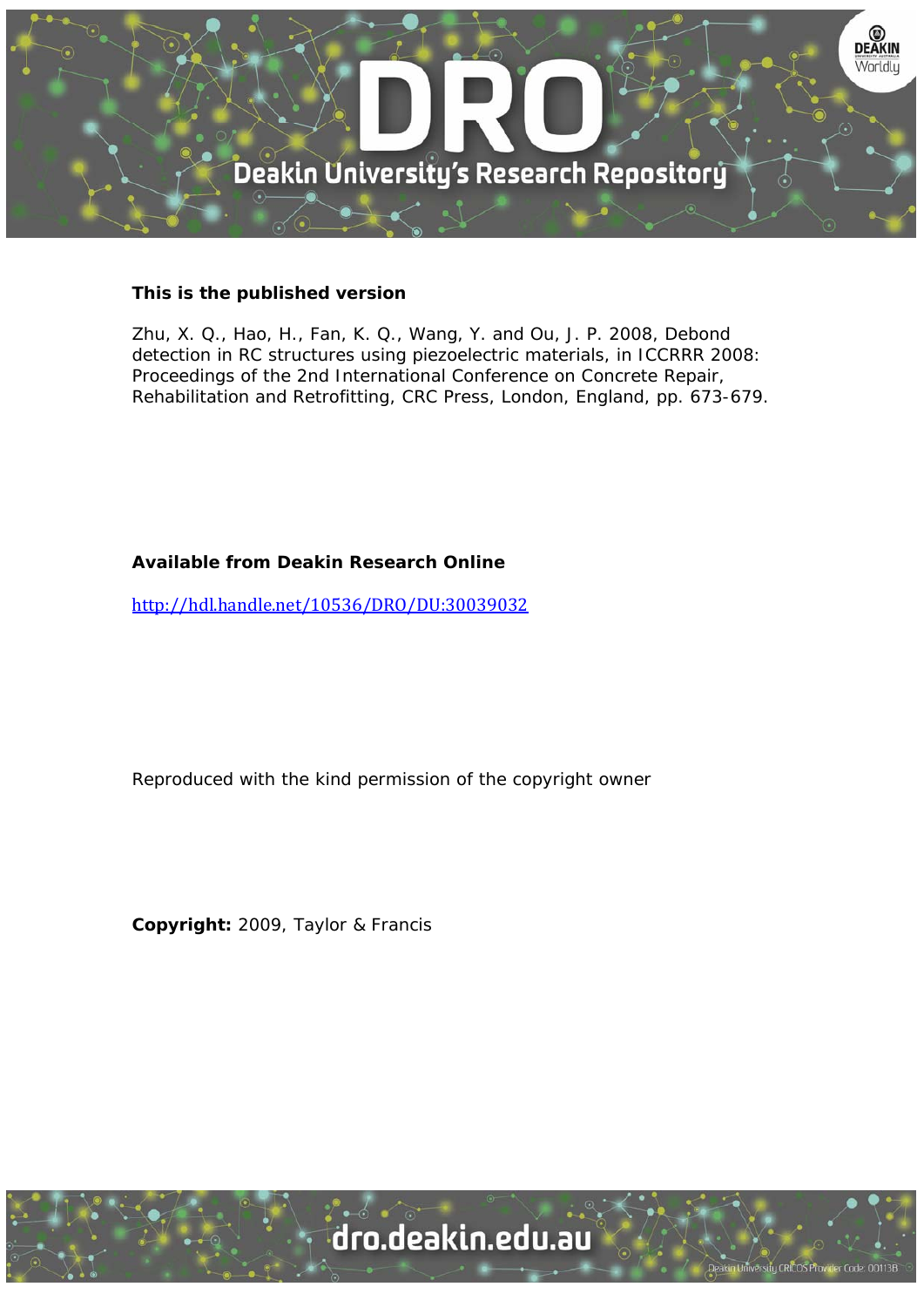# Debond detection in RC structures using piezoelectric materials

# X.Q. Zhu & H. Hao

*CRC for Integrated Engineering Asset Management School of Civil and Resource Engineering, The University of Western Australia, Australia*

# K.Q. Fan

*CRC for Integrated Engineering Asset Management School of Civil and Resource Engineering, the University of Western Australia, Australia School of Information Technology, Wuyi University, Guangdong, China*

# Y. Wang

*CRC for Integrated Engineering Asset Management School of Civil and Resource Engineering, the University of Western Australia, Australia School of Civil Engineering, Harbin Institute of Technology, China*

## J.P. Ou

*CRC for Integrated Engineering Asset Management School of Civil Engineering, Harbin Institute of Technology, China*

ABSTRACT: This paper presents a technique to detect the delamination between the steel bars and concrete in the reinforced concrete structures. The piezoelectric components are mounted on reinforcing bars that are embedded in RC structures as sensors and actuators to generate and record the signal, which is sensitive to the delamination between the steel bars and concrete. The experimental study is carried out on a concrete slab with different debonds between the rebars and concrete. The test results show that the delamination between the rebars and concrete can be detected with the embedded piezoelectric sensors and actuators.

# 1 INTRODUCTION

Reinforced concrete (RC) structures are widely used in civil infrastructure systems because of low construction cost and long service life under various conditions. The behaviour of reinforced concrete structures under both static and dynamic loads is highly dependent on the interface between the concrete and the reinforcing bars. When the interface is seriously damaged, such that a macro-crack is formed, debonding takes place and large slip occurs, and the load-transferring capacity of the interface will drop dramatically. A great effort has been made in order to understand the main stress transfer mechanisms between concrete and steel in reinforced concrete elements that are represented by adhesion, mechanical interaction and friction. Neild et al (2002) studied the non-linear behaviour of reinforced concrete beams under low-amplitude cyclic vibration. He outlined four mechanisms which are responsible for the nonlinear vibration characteristics, i.e. crack closure leading to a bilinear stiffness mechanism, friction across the crack due to matrix-aggregate interaction, slip between the steel bar and the concrete and the non-linear behaviour of concrete in compression. The most important one is the bonding damage between the reinforcing bar and the concrete. Soh et al (1999) presented a damage model, which included the normal and tangential damage factors, to describe the concrete-steel interface mechanism. A reinforced concrete element is developed based on this damage model to simulate the bond deterioration in reinforced concrete structures (Soh et al, 2003). Limkatanyu and Spacone (2002) presented the general theoretical framework of the displacement-based, force-based, and mixed formulations of reinforced concrete frame elements with bond slip in the reinforcing bars. Zhu and Law (2007) developed a damaged reinforced concrete beam finite element based on the constitutive law of the lumped model on the concrete-steel interface. Scalar damage parameters characterizing changes in the interface are incorporated into the formulation of the finite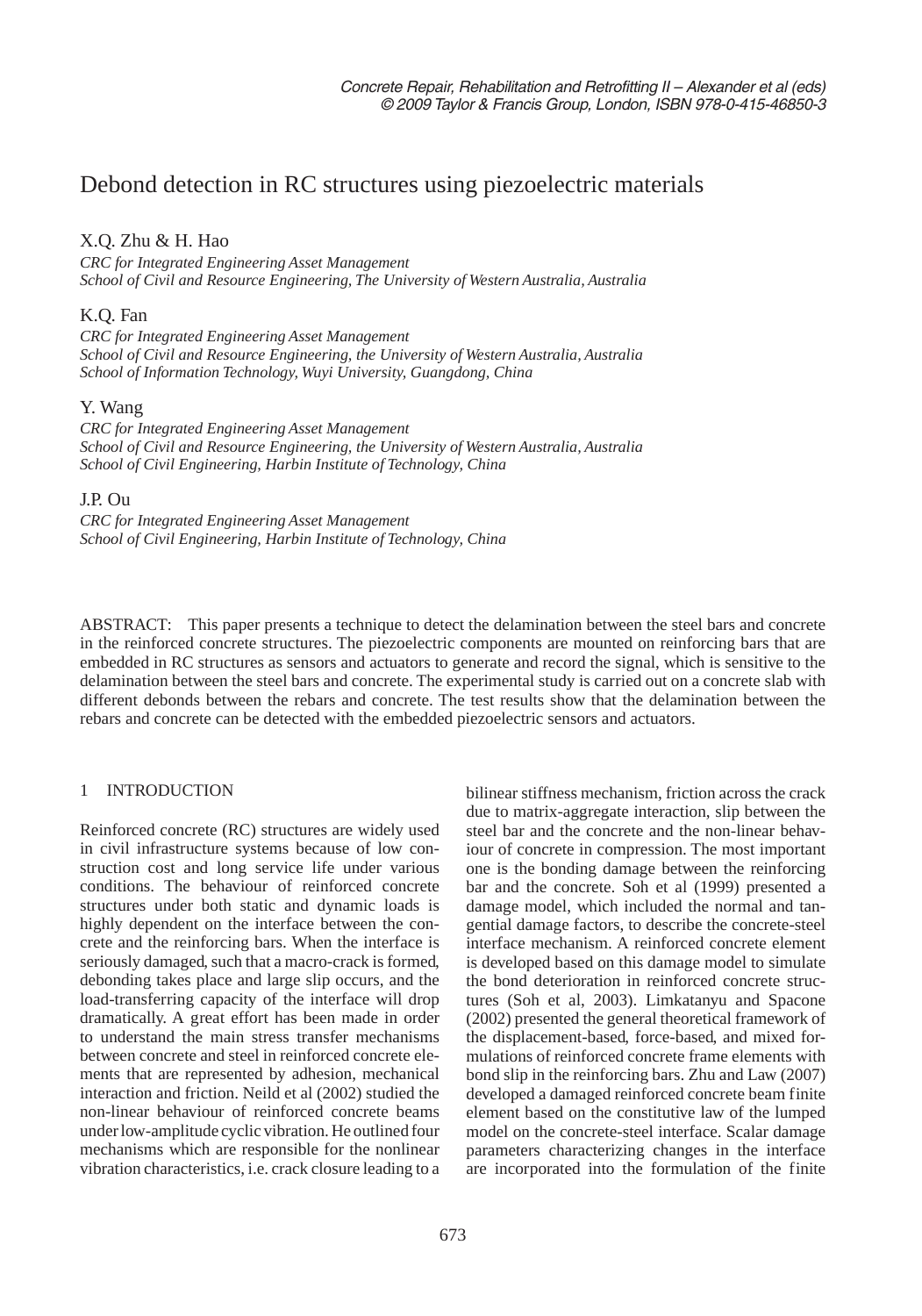element that is used in the damage identification procedure from static responses.

In recent years, structural health monitoring (SHM) has been increasingly recognized as a viable tool for improving the safety and reliability of structures. Many monitoring techniques have been reported in the literature by Doebling et al (1998). These methods can be generally classified as either global or local. Global approaches are based on relatively low-frequency vibration measurements of the structure. The first few modes are used to assess the locations and the amount of damage. However, a small number of the global modes are not sufficient to detect minor damage in the structure. Also a common limitation of these techniques is that they require a high-fidelity model of the structure to start with. The global approaches are not suitable for the detection of a relatively small damage, especially the delamination or separation of concrete and steel bar at the interface.

Many of conventional non-destructive evaluation (NDT) methods, such as radiography, acoustic emission, magnetic field, eddy-current, thermal field and ultrasonic techniques, are visual or localized methods (Chang and Liu, 2003). All these techniques require that the vicinity of the damage is known a priori and that the portion of the structure being inspected is readily accessible. Recently, guided waves have been widely used for SHM and NDT (Soh et al, 2000; Yan and Yam, 2002; Lee and Sohn, 2006). All elastic waves including body and guided waves are governed by the same set of partial differential equations. The primary difference is that, the body waves are not constrained by any boundaries, but the guided waves need to satisfy the boundary conditions imposed by the physical systems as well as the governing equations (Rose, 1999). Due to this point, the guided waves can propagate a relatively long distance with little attenuation, thus providing a sensing range which is between those of conventional NDT techniques and global SHM techniques.

Piezoelectric materials are widely used for exciting and measuring guided waves in SHM and NDT applications. This material has unique electrical-mechanical characteristics that acting in the "direct" manner produce an electric charge when stressed mechanically, and conversely, a mechanical strain is produced when an electrical field is applied. Due to these characteristics, it has captured increasing interest from both academic and industrial communities to develop the health monitoring technique based on piezoelectric ceramics (Soh et al, 2000; Yan and Yam, 2002; Tseng and Wang, 2004; Lee and Sohn, 2006; Park et al, 2006). There are mainly two types of damage detection strategies based on the piezoelectric elements. Based on the electromechanical coupling property of piezoelectric materials, the impedance-based method has been reported for successful applications to damage detection of various types of structures, such as a reinforced bridge (Soh et al, 2000), concrete beams (Tseng and Wang, 2004), steel bridge components (Park et al, 2006). The root-mean-square deviation is used to quantify changes in the impedance signature due to the presence of damage. Another type of methods is the lamb wave-based damage detection technique. Recently, this technique is used to detect the bonding condition between the carbon fiber-reinforced polymer (CFRP) and the host structure (Kim et al, 2007). A referencefree damage diagnosis is achieved based on the concept of time reversal acoustics (TRA). In TRA, an input signal at an excitation point can be reconstructed if the response signal measured at another point is reemitted to the original excitation point after being reversed in time domain. Wu and Chang (2006a & b) presented a pitch-catch method to detect the debond damage in reinforced concrete structures. The changes in the transmission velocity or energy of elastic waves associated with damage are identified using the pitchcatch method. Wu and Chang (2006a) performed an experimental investigation for reinforced concrete structures using built-in piezoelectric discs as sensors and actuators. The test results showed that the amplitude of the received signal increased with the extent of debond and the arrival time is sensitive to the rebar's elongation. The phenomena were delineated using numerical simulations (Wu and Chang, 2006b).

This paper presents a technique to detect the delamination between the steel bars and concrete in the reinforced concrete structures. The piezoelectric components are mounted on reinforcing bars that were embedded in RC structures as sensors and actuators to generate the signal, which is sensitive to the delamination between the steel bars and concrete. The experimental study is carried out on a concrete slab with different debonds between the rebars and concrete. The test results show that the delamination between the rebars and concrete can be detected with the embedded piezoelectric sensors and actuators.

### 2 THEORETICAL FRAMEWORK

#### 2.1 *Wave selection*

The narrow band windowed sine burst wave is one of the wave types. Because of its narrow band, wave dispersion gets controlled as the wave propagates in a medium. With this type of wave, changes in the waveform could be observed easily. Since the waveform is very sensitive to any anomalies in the wave propagating medium, this wave type has been widely used in structural health monitoring. The waveform of a Morlet wavelet has the finite duration at a specific frequency. It is nothing more than a sine wave multiplied by a Gaussian envelope as follows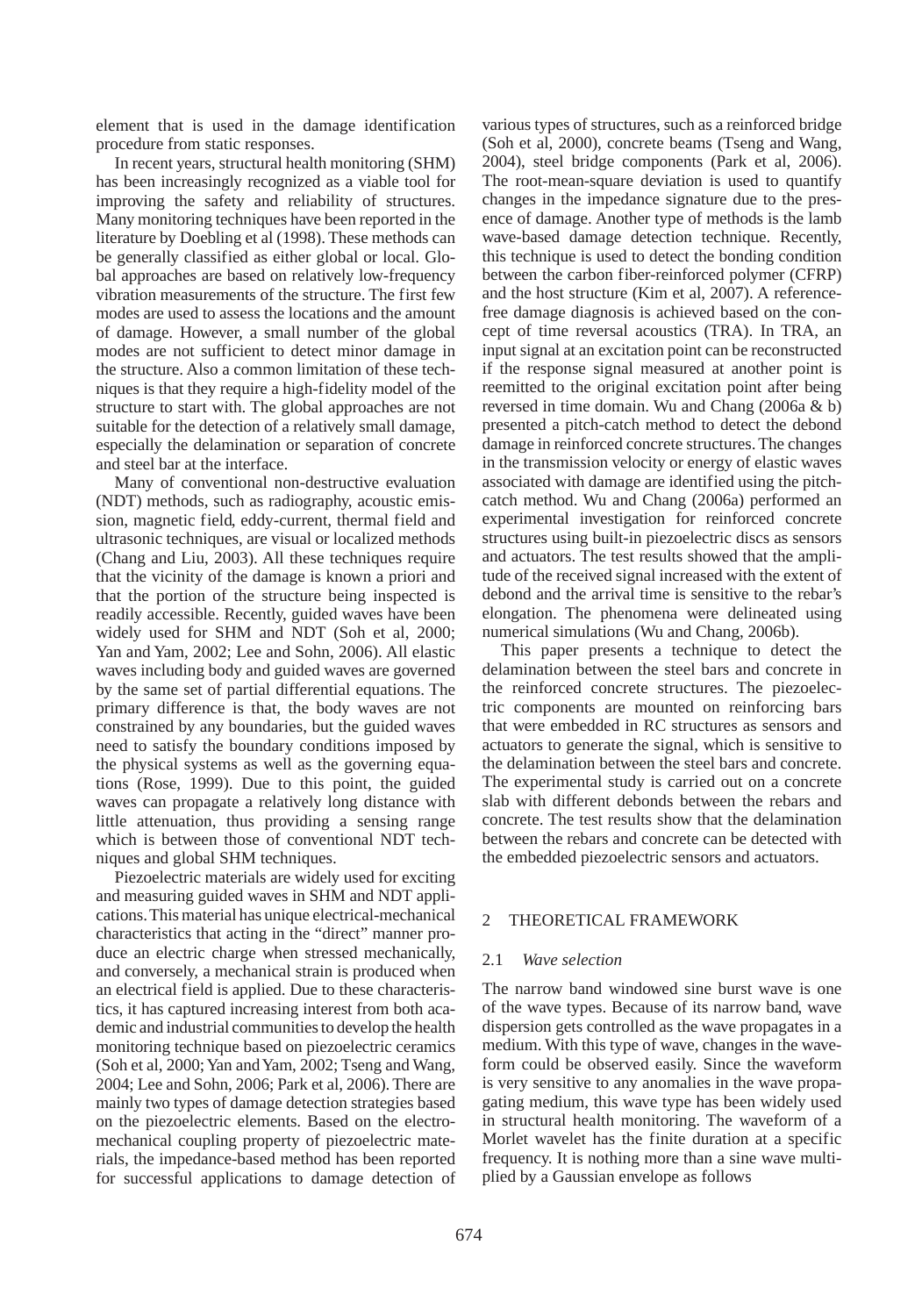$$
\psi(t) = Ae^{-\frac{t^2}{2\sigma^2}}e^{-j2\pi ft}
$$
 (1)

where *f* is the centre wavelet frequency,  $\sigma$  is the bandwidth parameter and *j* is the imaginary unit. The bandwidth parameter  $\sigma$  controls the shape of the basic wavelet. Here, the wave is generated as the real part

$$
\psi(t) = Ae^{-\frac{t^2}{2\sigma^2}}\cos(2\pi ft + \varphi)
$$
\n(2)

where  $\phi$  is the phase. Normally, the waveform is defined in  $\pm 3\sigma$ , and the number of waves *n* is n = 6 $\sigma$ *f*.  $6\sigma$  is the time duration of the waveform.

As the above, the waveform is controlled by two parameters: the number of waves *n* and the wave frequency *f*. The wave frequency corresponds to the wavelet central frequency and the bandwidth of the waveform is  $\sigma = n/6f$ . For example, Figure 1 shows the waveforms and their Fourier spectrum when  $n = 5$ , 10, 20. The sampling frequency is 2 MHz and the wave frequency is 50 kHz. In the figure, the time duration reduces with the decrease of the number of waves, but the frequency bandwidth increases. If the number of waves is selected as 10, the time duration and the frequency bandwidth are about 0.2 ms and 20 kHz, respectively.

### 2.2 *Wave propagation along steel bars inside or outside of concrete*

In an infinite solid medium, elastic waves can propagate in two basic modes: pressure (P) waves and shear (S) waves. However, wave reflections occur at the boundary between the steel bar and concrete and more complicated wave patterns emerge. The ultrasonic methods relay on elastic wave propagation and reflection with the material. The wave field disturbance due to local damage and flaws is used to identify damages. Therefore, a conventional Lamb wave



Figure 1. Morlet wavelet and its Fourier spectrum.

approach may not be applicable for the monitoring of delamination between the rebars and concrete, a new approach, which can be used regardless of the complexity of waves, is necessary.

Figure 2 shows the wave propagation along a 1600 mm length steel bar (Diameter 10 mm). The frequency of the waves is 50 kHz and the number of the waves is 10. The distance between the actuator and the sensor is 1000 mm. The sampling frequency for data record is 2 MHz. In Figure 3, there is a time difference between the input and output signals. The corresponding time intervals for 3 waves are 0.200 ms, 0.327 ms and 0.433 ms, respectively. The first wave is the incident wave from the input, and the second and third waves are reflecting wave by the two ends of the steel bar. Due to the distance between the actuator and the left end is the same as that between the sensor and the left end. The second wave is a combination



Figure 2. Wave propagation along the steel bar.



Figure 3. Comparison of the input and output signals by shifting and normalizing.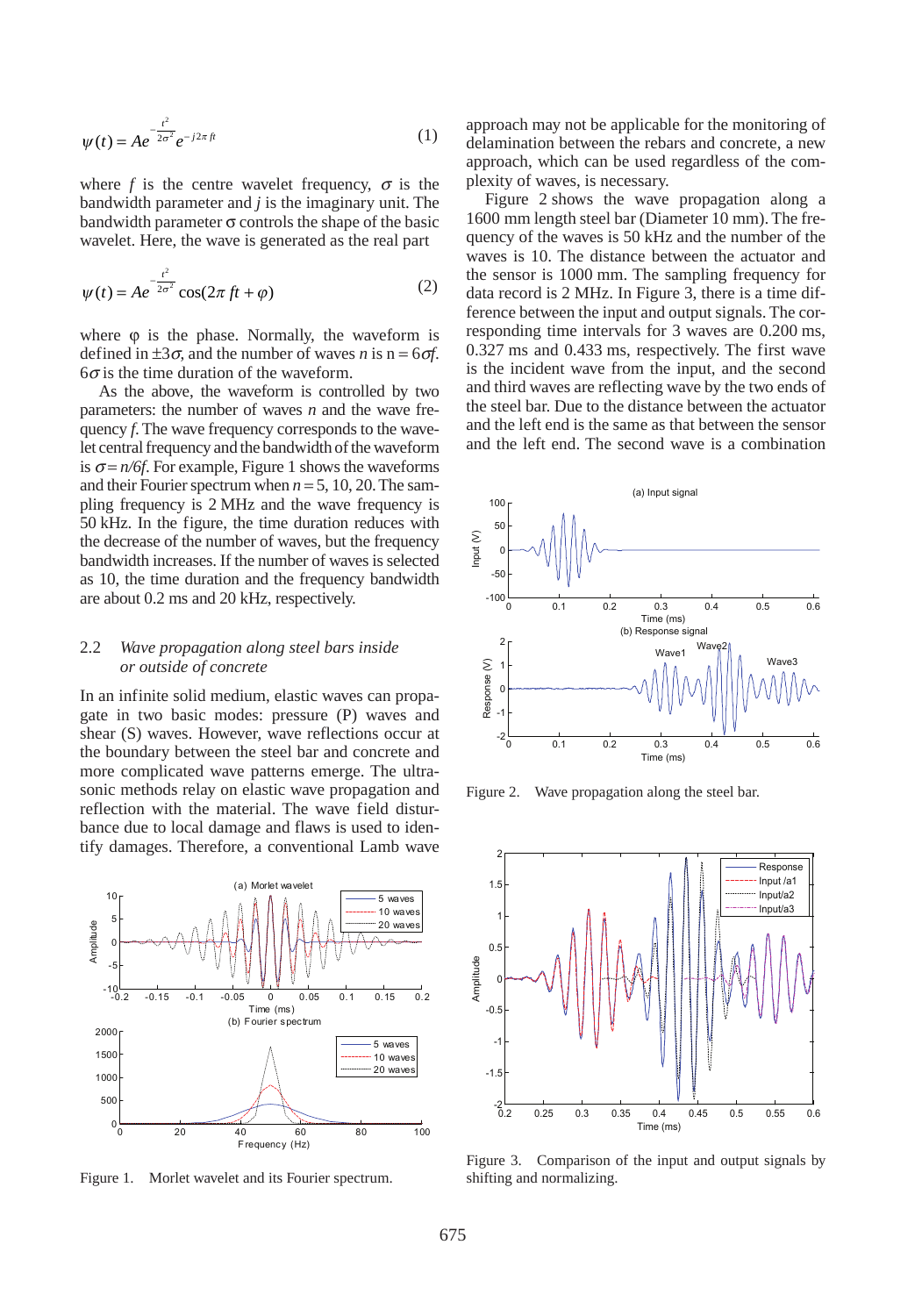of the reflected waves from the two ends. The wave propagation distances of these waves from the actuator are 1000 mm, 1600 mm and 2200 mm. So the average wave speeds are 5000 m/s, 4893 m/s and 5081 m/s, respectively. The peak-peak values of the 3 waves are 2.148 V, 3.838 V and 1.406 V, respectively. The value is reduced with the propagation distance except for the second wave. The second wave consists of the two reflected waves from the two ends. This intensifies the wave amplitude. To check if there is any change in wave frequency and wave form, the excitation wave is shifted and normalized to the same amplitude as the incident and reflected waves as shown in Figure 3. The scale factors for the 1st, 2nd and 3rd waves are  $a1 = 0.144$ ,  $a2 = 0.252$  and  $a3 = 0.093$ , respectively. The corresponding shifted times are  $t_1 = 0.200$  ms,  $t2 = 0.327$  ms and  $t3 = 0.433$  ms. The results show that both the incident and reflected waves have very similar wave form and wave frequency as the excitation wave.

In order to understand the wave propagation along the steel bar in concrete, the above steel bar is cast into a reinforced concrete beam  $(1500 \text{ mm} \times$  $250$  mm  $\times$  250 mm). The minimum concrete cover is 50 mm. The total steel bar length is the embedded length of 1500 mm in the concrete plus 53 mm overhanging outside of the concrete at the receiving side, and 47 mm on another side. Figure 4 shows the comparison of wave propagation along the steel bar in or out of concrete using the same input signal. The wave frequency is 50 kHz and the number of the waves is 10. For the first wave measured on the bar inside the concrete, there is an arrival time delay of 0.30 ms and an amplitude reduction of 1.4 times as compared with that on the bare steel bar.



Figure 4. Comparison of wave propagation in or outside of concrete.

#### 2.3 *Damage assessment using changes of the wave speed and amplitude*

As above, two parameters are changed when the wave propagates along the steel bar in or outside of concrete: the wave speed and amplitude. The speed of the wave propagation along the steel bar in concrete are related to the property of the interface between steel bars and concrete. Measurements of the wave speeds using the embedded piezoelectric sensors provide a technique to assess the delamination in the interface. Supposing that the distance between the tip of actuator and the tip of the receiver is *L* and the time for the wave to travel this distance is *t*, the average speed of the wave is  $v = L/t$ . If the wave speeds along a bare steel bar or a bar inside concrete without delamination are  $v_{\varepsilon}$  and  $v_{\varepsilon}$ , respectively, the scalar parameter can be defined as follows

$$
\alpha_{\text{speed}} = 1 - \frac{v - v_c}{v_s - v_c} \tag{3}
$$

where  $\alpha_{\text{speed}}$  is a scalar parameter.  $\alpha_{\text{speed}} = 0$  corresponds to the wave propagation along the bare steel bar and  $\alpha_{\text{speed}} = 1$  is for the steel bar in concrete without delamination.

The wave amplitude is another parameter to be affected by the interface between steel bars and concrete. When the wave travels through a medium, its intensity diminishes with the distance. Attenuation that includes the combined effect of wave scattering and energy dissipation is the decay rate of wave as it propagates in a solid. For a single frequency wave, the amplitude change of a decaying plane wave can be expressed as

$$
A = A_0 e^{-\alpha x} \tag{4}
$$

where  $A_0$  is the amplitude of the wave at the actuating point and *A* is the reduced amplitude after the wave travelled a distance *x* from the initial location.  $\alpha$  is the attenuation coefficient of the wave travelling in the x-direction.

Similar to the scalar parameter  $\alpha_{\text{speed}}$ , there is another parameter corresponding to the changes of the wave amplitude

$$
\alpha_{\text{amplitude}} = 1 - \frac{A - A_c}{A_s - A_c} \tag{5}
$$

where  $A_s$ ,  $A_c$  are the amplitudes of wave propagating along the bare steel bars or in concrete without delamination, respectively.  $\alpha_{\text{amplitude}} = 0$  or 1 indicates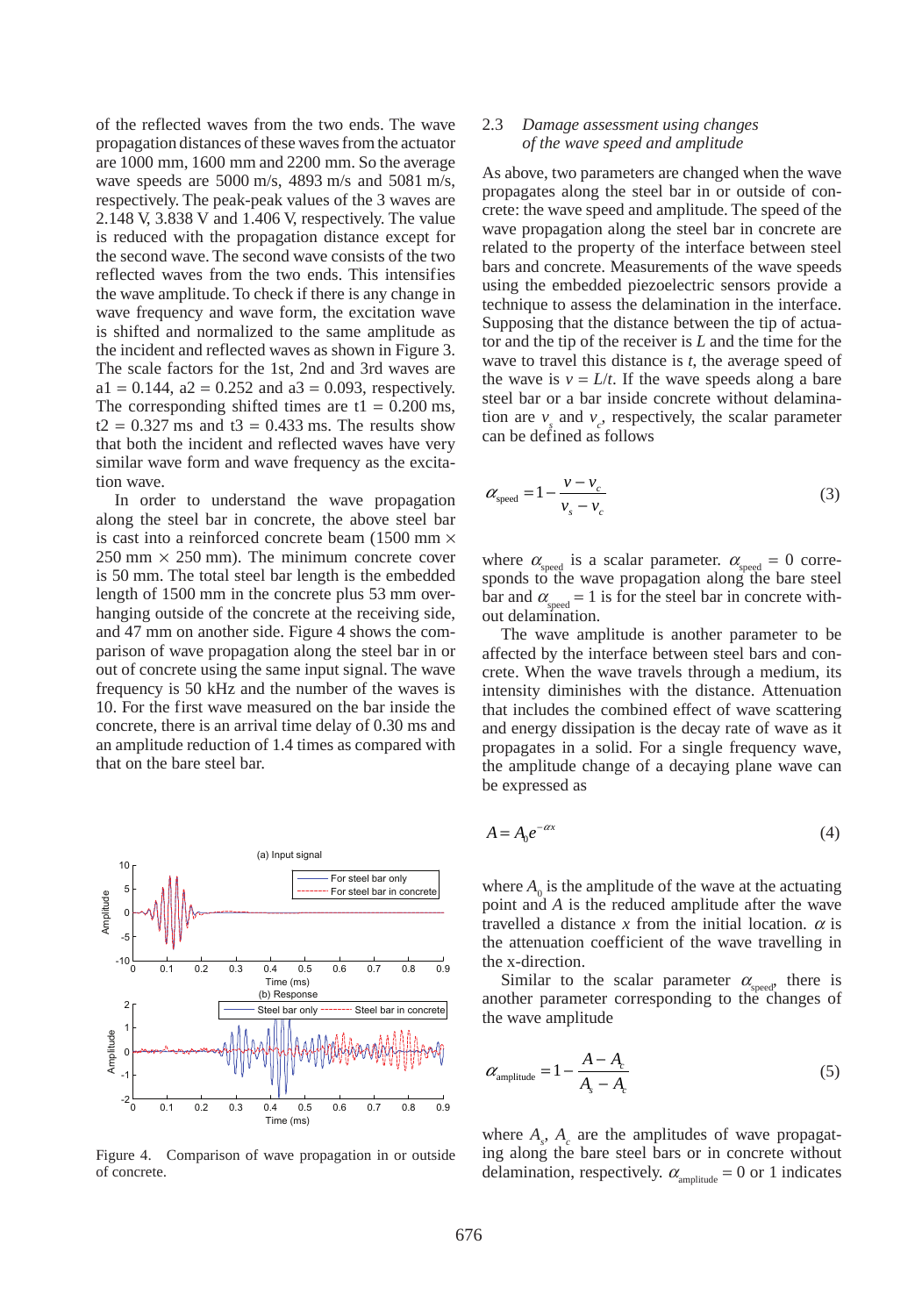that there is no concrete around the steel bar, or the steel bar is in the concrete without delamination in the interface, respectively.

## 3 EXPERIMENTAL SETUP

To build an active sensing system using embedded piezoelectric components, two sets of experimental tests were performed to highlight the viability to detect the delamination between the rebars and concrete. The first set is to study the mechanism of wave propagation along the steel bar in the concrete and optimize the excitation frequency and time duration of the actuating signal. The second set is the debond tests that were conducted to observe signal changes due to the debond damage in the structure and find the possible candidate of the damage index in the signature.

The experimental system, shown in Figure 5, includes two parts: a) the actuating part is to provide the excitation or input of the system. It includes the actuator of piezoelectric strips and the power amplifier that provides the power supply to the actuator. b) The piezo sensing part is to measure the response. This part includes the piezo film element and its charge amplifier.

The actuators were mounted on the surface of the steel reinforcing bar with Araldite Kit K138 and the steel bars were cast into a concrete slab to evaluate the delamination between the steel bars and concrete. The strip actuators from APC International, Ltd. are selected in this study. The actuator includes two thin strips of piezoelectric ceramic that bonded together, with the direction of polarization coinciding and are electrically connected in parallel. When electrical input is applied, one ceramic layer expands and the other contracts, causing the actuator to flex. In this study, only one ceramic layer is applied with the electrical input so that it will generate the wave. NI USB-6251 is used to provide the short-time Morlet wavelet for actuating the structure by a linear power amplifier. The frequency and the number of waves can be adjusted to optimize the wave propagation along the steel bars.



The waves have been generated as above by Equation (2). Because wave signals decay quickly in concrete structures, the signal input on the actuators should be as strong as possible to generate readable output at the sensors. A linear power amplifier was developed to amplify the signals from the output of NI USB 6251.

The DT1 series piezo film elements from Measurement Specialties, Inc. are selected as the sensors. The sensors are also glued to the steel bars with Araldite Kit K138. Signals from sensors are collected by a data acquisition system based on NI PCI-6133. The sampling frequency of the system is up to 2 MHz. A program based on Labview is developed to control NI USB-6251 and 2 NI PCI-6133 simultaneously.

A reinforced concrete slab (1500 mm  $\times$  500 mm  $\times$ 100 mm), shown in Figure 7, are constructed for debond tests in the laboratory. The slab is supported at two ends. The slab includes 5 reinforcement bars (round bar with diameter 16 mm) with 50 mm cover of concrete to reduce the effect of the concrete thickness. The distance between two rebars is about 100 mm. The strength of the rebars is 250 MPa. The slab was covered in plastic the following day after pouring the concrete and then the formwork was stripped after 14 days in compliance with the code requirement stated in AS36610 clause 19.6.2.5. Cylinders for the slab were tested after 28 days and had an average compressive strength of 40.2MPa. The Young's modulus of the slab is  $3.3 \times 10^{10}$  Pa and the density is 2450 kg/m3 .

In the slab, there are 5 reinforcement bars with different debond sizes between the reinforcement bar and concrete,  $b = 0$  mm, 21 mm, 37 mm, 58 mm and 99 mm as shown in Figure 6. Debonding is simulated by a plastic tube sealed at two ends so that concrete can not enter the tube during the casting. One actuator and four piezo film elements with different distances (400 mm, 600 mm, 800 mm and 1000 mm) are mounted on the surface of the reinforcement



Figure 6. Two concrete slabs for debond tests.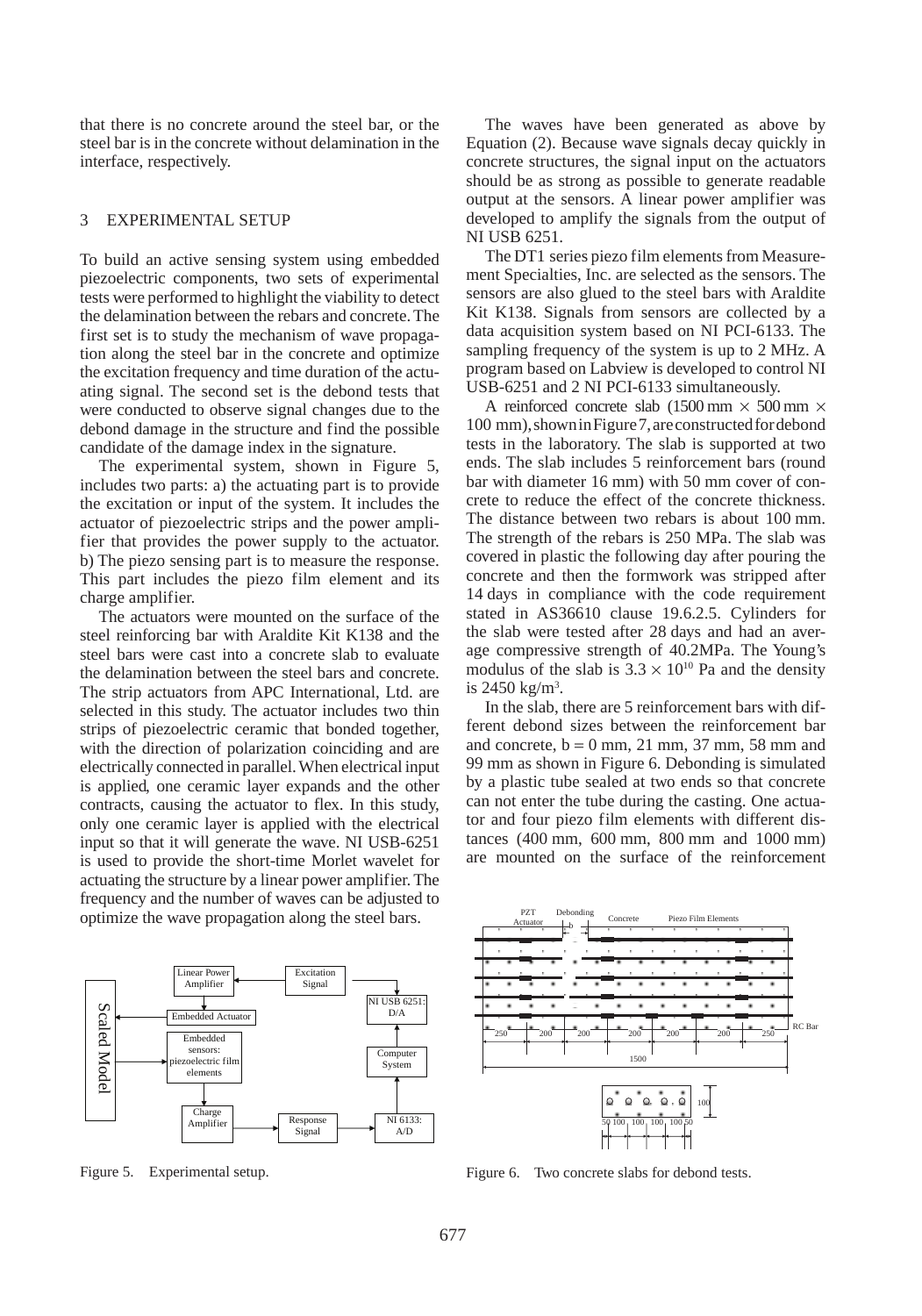bar without debond, and other rebars are with one actuator and two piezo film elements at 400 mm and 1000 mm, respectively as shown in Figure 6.

## 4 EXPERIMENTAL RESULTS

Figure 7 shows the time delay and amplitude changes with the exciting frequency. Figure 8 shows wave propagation along the rebars with different debonding



(b) The amplitude ratio between the input and output signals

Figure 7. Signal changes with the excitation frequency.



Figure 8. Wave propagation along the rebars with different debond lengths.

lengths. From these results, the following observations can be obtained

- 1. In Figure 7(a), the time delay remains the same when the exciting frequency is from 30 kHz to 80 kHz and it increases with the sensor number. That means the excitation frequency in the range 30∼80 Hz has no effect on the time delay.
- 2. In Figure 7(b), the amplitude of the response reduces with the excitation frequency.
- 3. In Figure 8, the time delay of the response signal reduces with the debonding length. Corresponding to the no debonding case, the time delays are 0.401 ms for 37 mm debonding, 0.363 ms for 58 mm debonding. The distance between the actuator and sensor is 1000 mm. From Equation (3),  $\alpha_{\text{speed}}$  are 0.97, 0.87 for 37 mm and 58 mm debonding, respectively.  $\alpha_{\text{closed}}$  reduces with the debonding length and it could be a good indicator of the debonding damage.
- 4. In Figure 8, the amplitude of the response signal increases with the debonding length. The amplitudes for no debonding, 37 mm and 58 mm debonding are 0.063, 0.146 and 0.215, respectively. By Equation (4),  $\alpha_{\text{amplitude}}$  are 0.84, 0.71 for 37 mm and 58 mm debonding, respectively.  $\alpha$ <sub>amplitude</sub> also reduces with the debonding length, and it could be another indicator of the debonding damage.

## 5 CONCLUSIONS

A new method has been presented to detect the delamination between the steel bars and concrete in the reinforced concrete structures. The experimental study is carried out on a concrete slab with different debonds between the rebars and concrete. Two scalar parameters are defined according to the changes in the received signal to detect debonding damage. The test results show that they could be good indicators of the debonding damage. Further study is needed to quantify the debonding damage.

#### ACKNOWLEDGEMENTS

The work described in this paper was supported from CIEAM through Project ID207.

#### **REFERENCES**

Chang, P.C. & Liu S.C. 2003. Recent research in nondestructive evaluation of civil infrastructures. *Journal of Materials in Civil Engineering ASCE*, 15(3): 298–304.

Doebling, S.W., Farrar C.R., Prime M.B. & Shevitz D.W. 1998. A review of damage identification methods that